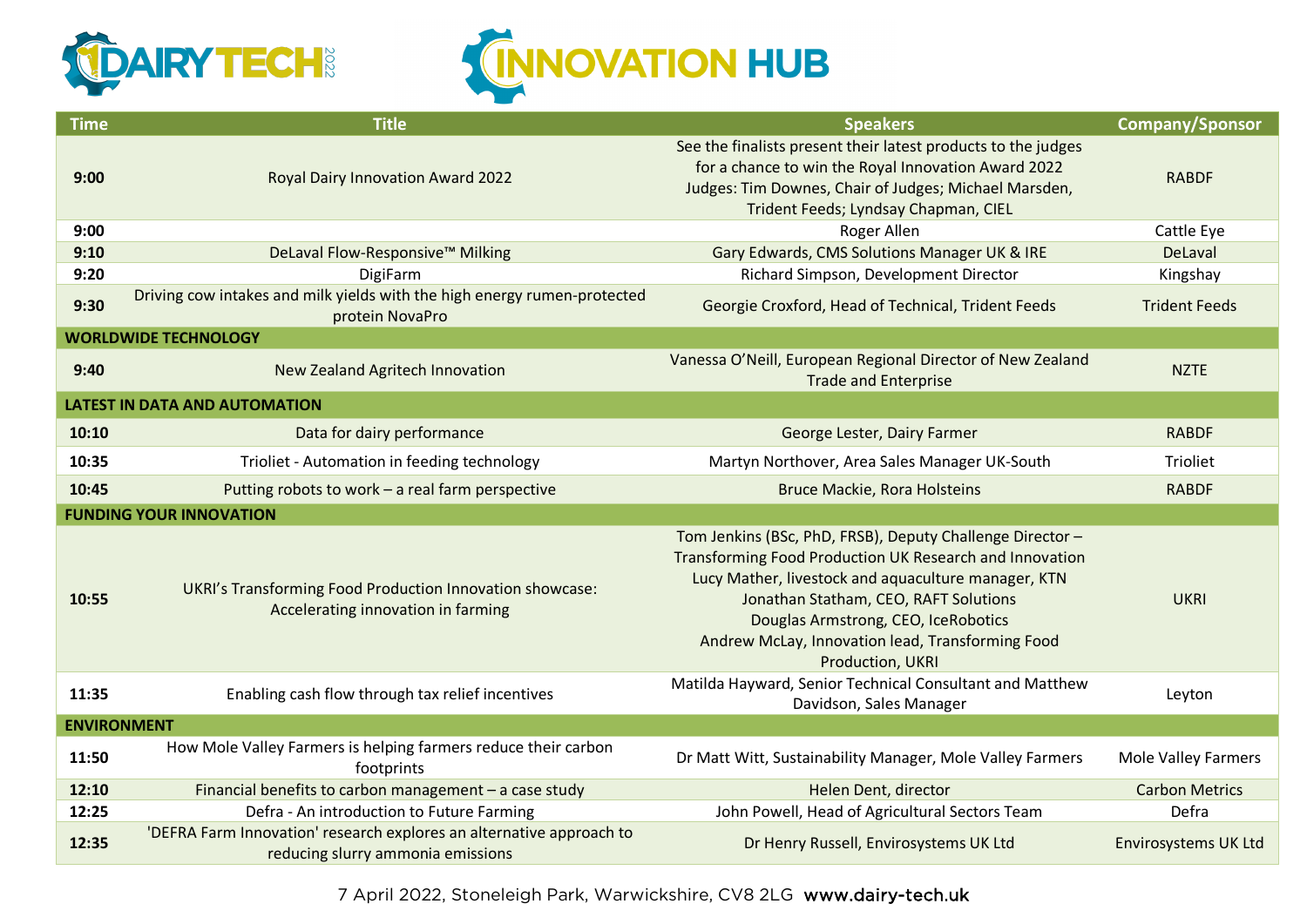



|       | <b>EMERGING AGRI-TECH</b>                                                                                               |                                                                                                       |                                                                            |  |  |  |  |
|-------|-------------------------------------------------------------------------------------------------------------------------|-------------------------------------------------------------------------------------------------------|----------------------------------------------------------------------------|--|--|--|--|
| 12:45 | Game Changing agri-tech $-$ a vision for the future of sustainable dairy<br>production                                  | Duncan Forbes, Head of Dairy, Agri-EPI Centre                                                         | Agri-Epi Centre                                                            |  |  |  |  |
| 13:15 | Automating diagnosis of disease in dairy cow limbs                                                                      | George Coles                                                                                          | Miracle Tech                                                               |  |  |  |  |
| 13:20 | Quorum Sensing & Biofilm: Not a new phenomenon                                                                          | Andy Adler, Veterinary Director, MoleCare Veterinary<br><b>Services</b>                               | AHV                                                                        |  |  |  |  |
|       | <b>THE APP STORE</b>                                                                                                    |                                                                                                       |                                                                            |  |  |  |  |
| 13:30 | Using the latest technology to give farmers more control over their future<br>milk price                                | Diarmaid Mac Colgáin, Founder & CEO of Concept Dairy                                                  | <b>Concept Dairy</b>                                                       |  |  |  |  |
| 13:40 | How the farm management app Herdwatch can help your business                                                            | James Greevy, Head of Innovation                                                                      | Herdwatch                                                                  |  |  |  |  |
| 13:45 | Farmplan Business Cloud - the cloud accounting software package<br>specifically designed for the agricultural community | Victoria Giles, Regional Account Manager                                                              | Proagrica                                                                  |  |  |  |  |
| 13:50 | Improving farm safety through Safepoint's lone worker safety solutions                                                  | Matt Rumbelow, Head of Design and Marketing<br>Co-founder                                             | Safepoint                                                                  |  |  |  |  |
| 13:55 | Strongbo Bovine Hub - Automatic weighing platform                                                                       | <b>George Coles</b>                                                                                   | <b>Miracle Tech</b>                                                        |  |  |  |  |
| 14:00 | <b>AHDB Mobility App</b>                                                                                                | Dr Nick Bell, Director of Herd Health Consultancy                                                     | <b>AHDB</b>                                                                |  |  |  |  |
|       |                                                                                                                         |                                                                                                       |                                                                            |  |  |  |  |
|       | THE FUTURE OF DAIRYING                                                                                                  |                                                                                                       |                                                                            |  |  |  |  |
| 14:05 | Maximise the performance of your herd with training                                                                     | Tim Potter, Senior Clinical Director Westpoint Farm Vets and<br>Kingshay Farming and Conservation Ltd | <b>Westpoint Farm Vets</b><br>and Kingshay Farming<br>and Conservation Ltd |  |  |  |  |
| 14:15 | Where next with the future of robotics on dairy farms?                                                                  | Christian Nightingale, Commercial Sales Support, Barn<br>Equipment                                    | Lely                                                                       |  |  |  |  |
| 14:30 | Agriculture's net zero challenge - what are the realistic options for dairy?                                            | Phil Bicknell, Head of Business Development, Centre for<br>Innovation Excellence in Livestock         | <b>CIEL</b>                                                                |  |  |  |  |
| 14:45 | Adopting a new approach to slurry management and the potential<br>financial, operational and environmental benefits     | Dr Chris Mann, Chairman and CTO                                                                       | Bennamann                                                                  |  |  |  |  |
|       | <b>SCIENCE AND RESEARCH</b>                                                                                             |                                                                                                       |                                                                            |  |  |  |  |
| 15:05 | A palm-free fat supplement for dairy cows                                                                               | Phil Garnsworthy, Professor of Dairy Science                                                          | University of<br>Nottingham                                                |  |  |  |  |
| 15:15 | No Soya? No problem! Amino acid balancing to save the planet                                                            | <b>Holly Malins</b><br>Technical Service Manager UK, Ireland & BeNeLux                                | <b>EVONIK</b>                                                              |  |  |  |  |